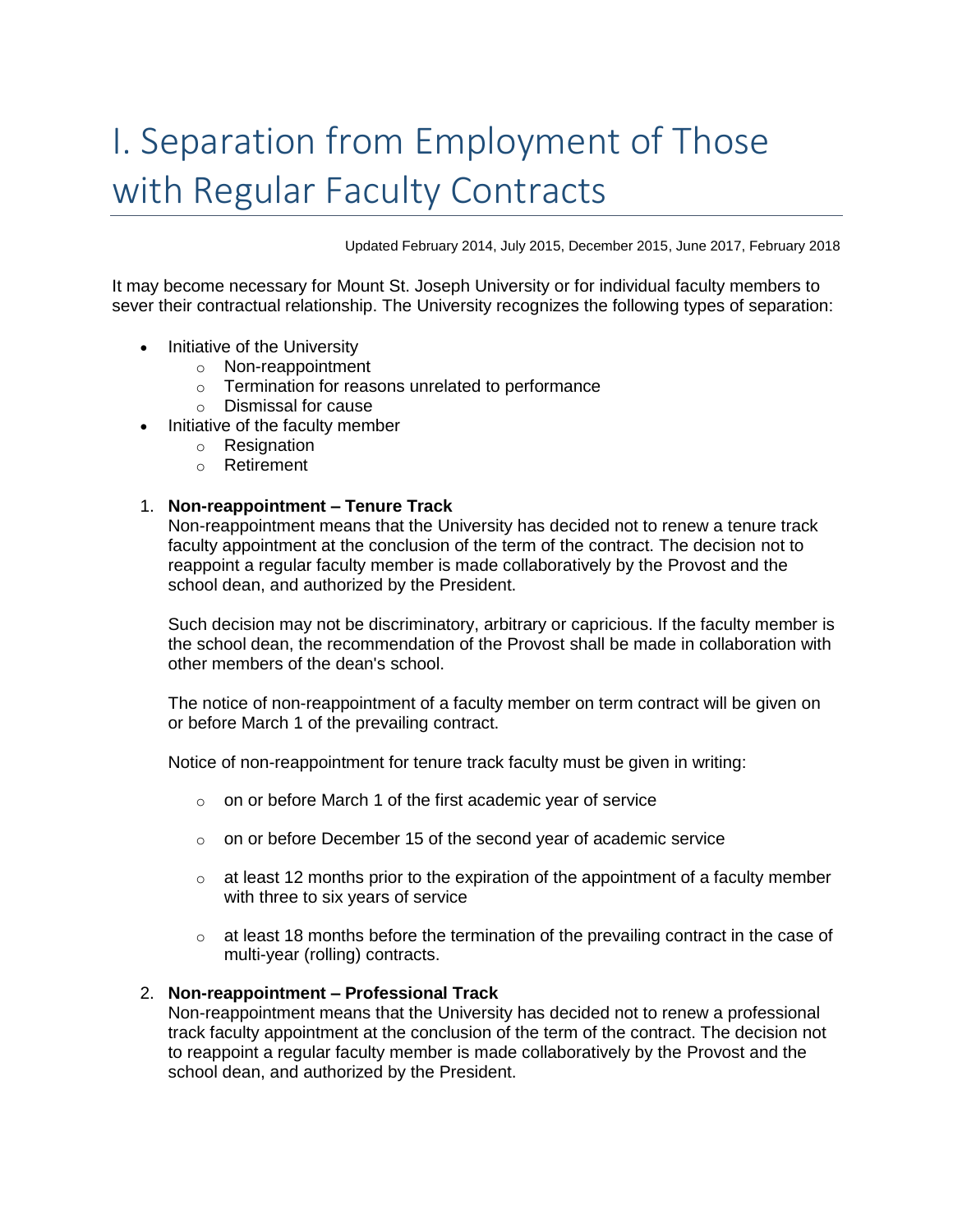Such decision may not be discriminatory, arbitrary or capricious. If the faculty member is the school dean, the recommendation of the Provost shall be made in collaboration with other members of the dean's school.

The notice of non-reappointment of a professional faculty member on term contract will be given on or before March 1 of the prevailing contract.

Notice of non-reappointment for professional track faculty must be given in writing:

- $\circ$  on or before March 1 of the first third academic year(s) of service
- $\circ$  at least 18 months before the termination of the prevailing 3 year contract

# 3. **Termination for Reasons Unrelated to Performance**

Termination for reasons unrelated to performance is a separation action by which the University terminates the services of a tenured, tenure track, or professional track before the expiration of the current contract. Reasons for termination are prolonged mental or physical illness; changes in an academic program or department in whole or in part; or financial exigency.

- a. **Termination for Inability to Perform the Essential Functions of the Position** Termination will be based upon evidence that the faculty member is unable to perform the essential functions of his or her position for a period of at least a year. Such a decision will be made with deference to applicable federal and state laws, and only after the faculty member or his or her representative has been informed in writing of the rationale for the proposed action. The University will work within the disability program to ease the burden of such termination as far as possible.
- b. **Termination Related to Changes in an Academic Program or Department** Such a termination would result from a discontinuation or redirection of an academic program or department. The process for closure of a program or department can be found in [Appendix T. Process for Program Closure](https://mymount.msj.edu/ICS/icsfs/T-_Process_for_Program_Closure.pdf?target=e152b575-51a8-4180-a104-c4140606ba93). Notice of termination under this section shall be given at least one year prior to termination. Efforts will be made to find appropriate positions within the University for faculty affected by a decision of discontinuation.

#### c. **Termination Due to Financial Exigency**

Should the University be threatened by imminent financial crisis, as declared by the Board of Trustees, termination of faculty may be necessary. Such faculty shall be conscientiously represented in the processes of program reorganization or termination by the Curriculum and Educational Policies Committee.

A collegial effort will be made to assist faculty members terminated for reasons of financial exigency to find employment at Mount St. Joseph University or elsewhere. No replacement for his or her position will be hired within a period of two years unless the terminated faculty member is offered reappointment under conditions comparable to those held at the time of termination.

The President and the Board of Trustees shall have final authority in all matters related to financial exigency. In considering how to deal with financial exigency, the retention of a viable academic program must be a primary goal.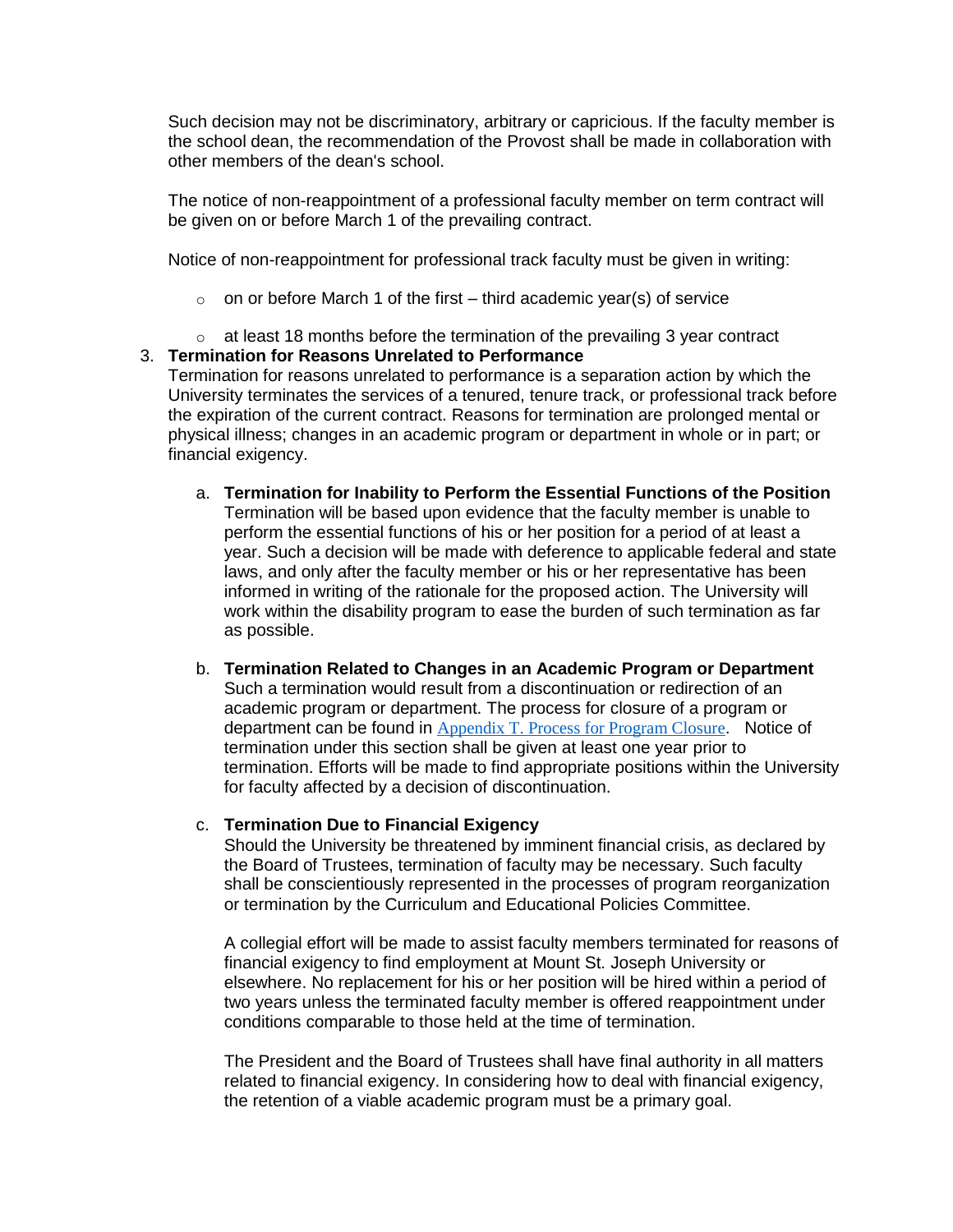## 4. **Dismissal for Cause**

Dismissal is a separation action by which Mount St. Joseph University terminates its contract with the faculty member for just cause. Any full-time or pro-rata faculty contract is subject to action under this section. The University reserves the right of immediate dismissal under conditions of grave misconduct.

Just cause for dismissal must be directly and substantially related to the fitness of a faculty member to continue in her or his professional capacity, and shall be determined in each instance by the Provost in collaboration with the President and in accordance with procedures outlined below.

Examples of grounds for dismissal are:

- o Serious professional misconduct
- o Gross neglect of professional duties
- o Incompetence
- o Moral depravity

A reasonable opportunity shall be given for the faculty member to meet with the President and the Provost to present her or his defense to the recommendation for dismissal before final action is taken by the President.

The decision of the President may be the basis of an appeal through the Formal Appeal Process before the Committee on the Mediation and Resolution of Disputes. These procedures must be initiated within two weeks of receiving notice of dismissal.

The President determines the date of dismissal and what, if any, salary payments are to be made beyond the date of dismissal.

#### a. **Progressive Discipline of Faculty Members**

Dismissal for cause is usually preceded by a written admonition from the appropriate administrative officer describing the alleged problem and warning that the faculty's contract is in jeopardy. The warning should also stipulate a period of time within which correction of the alleged problem is expected.

If the faculty member does not contest the allegation, corrects the problem and fulfills his or her duties, the matter is settled. If the faculty member fails to correct the situation, dismissal proceedings may be initiated. However, in view of the past merits of the faculty member, final action by the President may take a milder form of temporary suspension. Such suspension may not last beyond a full year, but may entail the total or partial discontinuance of all salaries and benefits and the temporary withdrawal of faculty privileges.

#### b. **Suspension with Pay**

Suspension is the temporary separation of a faculty member from the University where it is determined by the President that there is a strong likelihood that the person's continued presence at the University poses an immediate threat of harm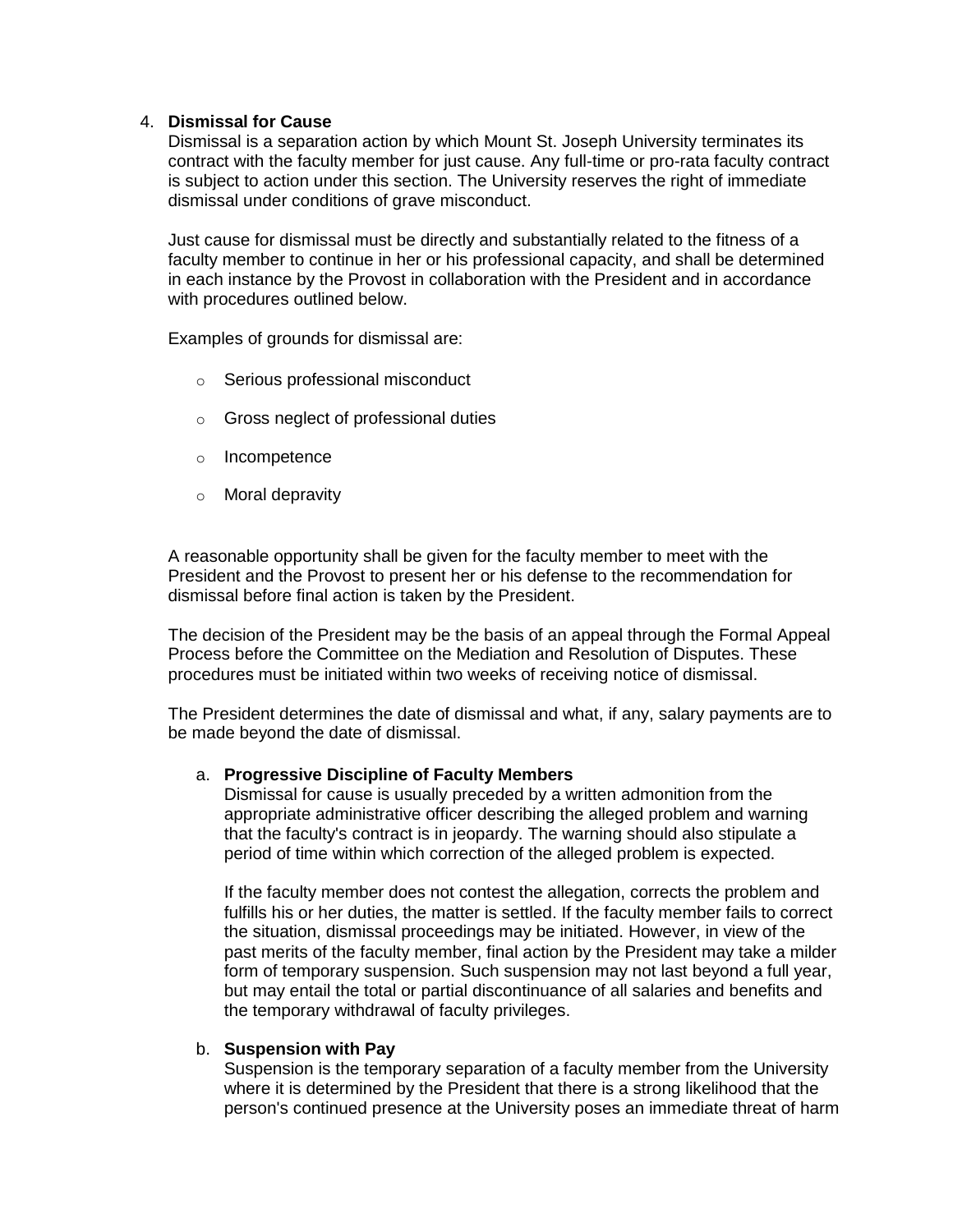to the University or to individual members of the University community. Suspension shall ordinarily be with pay and shall last only as long as the threat of harm continues or until dismissal for cause occurs.

#### 5. **Resignation**

Resignation is a separation action by which a faculty member voluntarily severs relationship with the University. Faculty members are asked to give notice to the School Dean and the Provost as early as possible, but no later than February 15 of the final year of employment.

#### 6. **Retirement**

Under federal law, there is no mandatory retirement age for faculty. The University defines retirement as a voluntary action of separation from active faculty service and assignment, after a minimum of 10 years at the University and without having full-time faculty status at another College or University. Ordinarily, those who meet the University's definition of retirement will also meet the eligibility requirements for drawing TIAA CREF retirement benefits.

#### a. **Phased Retirement**

Full-time and pro rata faculty with tenure, rolling contract or professional contract with a minimum of 15 years of service at Mount St. Joseph University are eligible to participate in the Faculty Phased Retirement Program. The faculty member must give written notice of intent to enter the program to his or her school dean and to the Office of the Provost by January 15 of the academic year prior to the year in which reduction begins. The period of phased work reduction will not exceed three academic years for faculty on rolling or professional contracts or four academic years for tenured faculty, after which time the faculty member will formally retire from service at the University.

The faculty member and school dean initially will negotiate a work reduction to either 75 or 50 percent of a normal workload. A 25 percent workload option will be available to faculty members only during their final year of employment. To facilitate departmental planning, the level(s) of workload during participation should be determined when entering the program.

As the percentage of workload is reduced, there will be other proportionate reduction in teaching, advising and/or departmental duties as negotiated by the school dean and the faculty member. Participation in committee assignments will not be required. Faculty will not be eligible for sabbatical leave while on phased retirement. Annual salary will be pro-rated based on percentage of workload. Faculty members at the 75% workload option may continue participation in group health insurance coverage with 100% University contributions. Any workload option below 75% for faculty in phased retirement will trigger COBRA for eligible employees. Please make an appointment with the Office of Human Resources to determine your eligibility. Faculty members at 50% workload are still eligible for Basic Life, Short Term Disability, and Long Term Disability. In addition, the 2% mandatory contribution to the defined contribution retirement plan is still required, and the university match will still be given. During a period of 25% workload, faculty members are eligible to continue to defer salary into the voluntary tax deferred annuity plan and are also covered under workers compensation and FICA. No other benefits are available during a period of 25% employment.